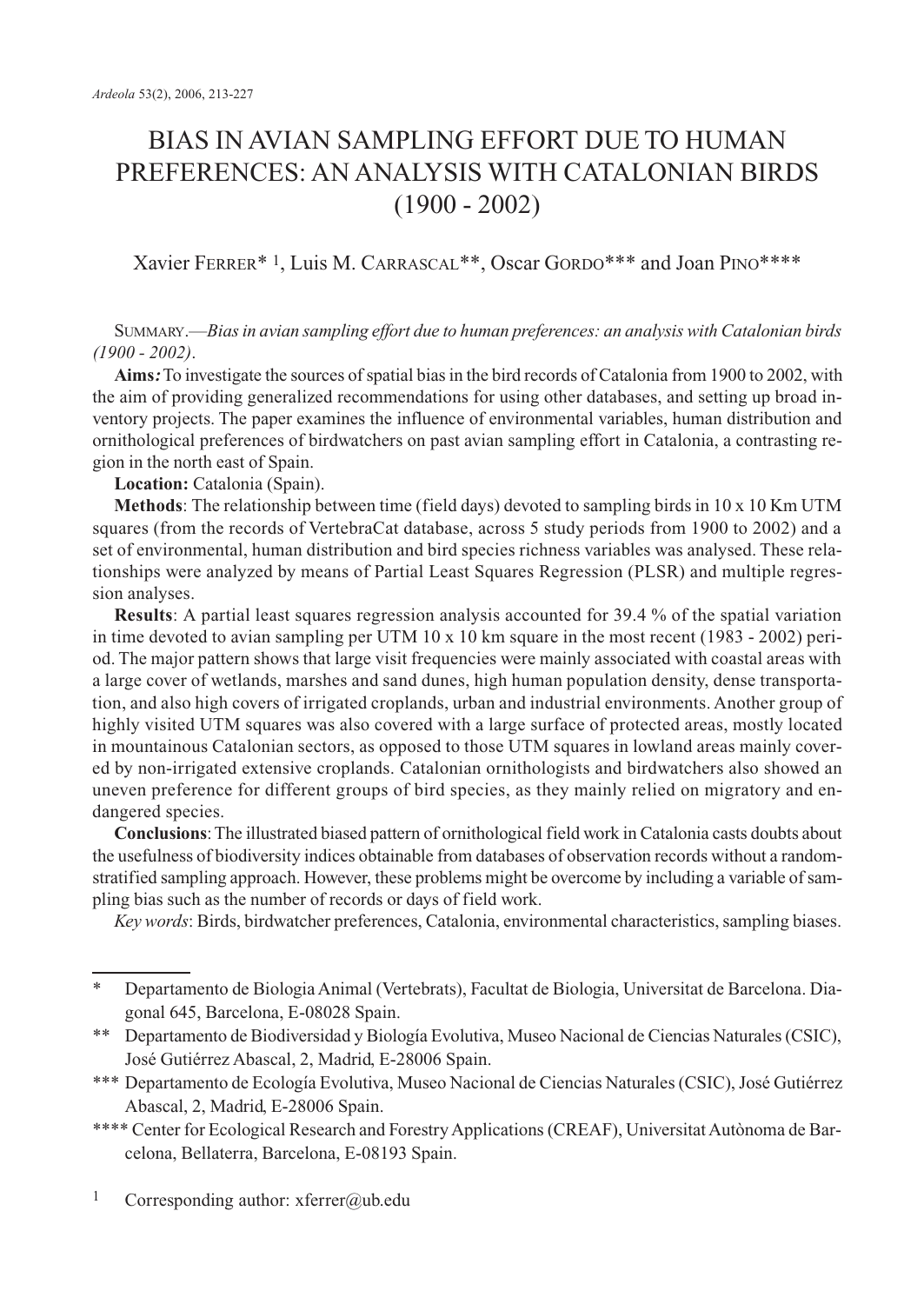RESUMEN.—*Sesgo en el esfuerzo de muestreo ornitológico debido a las preferencias humanas: un análisis con la avifauna de Cataluña (1900 - 2002)*.

**Objetivos**: Investigar la influencia de variables ambientales, de distribución humana y de preferencias ornitológicas sobre el muestreo histórico de la avifauna de Cataluña desde 1900 hasta 2002, y proponer recomendaciones generales para el uso de otras bases de datos y llevar a cabo inventarios a escala regional.

**Localidad:** Cataluña (España).

**Métodos**: Se determinó el tiempo (días de campo) dedicado al muestreo de aves en cuadrículas UTM de 10 x 10 km a partir de los registros de VertebraCat, distinguiéndose cinco períodos de estudio entre 1900 y 2002. Para cada UTM se obtuvieron también un conjunto de variables ambientales, geográficas y de distribución humana, así como la riqueza de especies de aves de diversos grupos fenológicos y de conservación. La asociación entre la intensidad de prospección y las variables ambientales se analizó mediante regresión por mínimos cuadrados parciales para el período comprendido entre 1983 y 2002. Los residuos de esta regresión se correlacionaron con las variables de riqueza de distintos grupos de aves.

**Resultados:** Un 39,4 % del total de la varianza en el tiempo destinado al muestreo ornitológico por UTM de 10 x 10 km para el período 1983 - 2002 se pudo explicar por las variables ambientales y geográficas. Las frecuencias elevadas de prospección ornitológica se asociaron con áreas cercanas a la costa con una elevada cobertura de marismas, zonas húmedas, dunas costeras y cultivos de regadío, una alta densidad de población humana y cobertura de zonas industriales, y una densa red de comunicaciones viarias. También fueron muy visitadas algunas UTM con una elevada proporción del área incluida en espacios protegidos y localizadas principalmente en sectores de montaña, en contra de lo observado en UTM de zonas bajas y cubiertas por cultivos extensivos de secano. Los ornitólogos y observadores de aves de Cataluña mostraron, además, una marcada preferencia por la observación de aves migradoras y de especies amenazadas.

**Conclusiones**: Este sesgo en el muestreo ornitológico de Cataluña introduce dudas sobre la utilidad de los índices de biodiversidad extraídos de bases de datos construidas a partir de registros sin un muestro aleatorio-estratificado. Sin embargo, estos problemas pueden solucionarse introduciendo en los análisis variables que recojan el posible sesgo muestral, como serían el número de registros o de días de campo.

*Palabras clave*: Aves, preferencias ornitológicas, Cataluña, características ambientales, sesgos de muestreo.

#### **INTRODUCTION**

Area conservation priorities are based upon an exhaustive knowledge of biodiversity patterns in large geographic areas, as this information is needed to identify hot-spots compared to other less outstanding areas. This approach requires a thorough exploration of species present throughout a region, implying a regular, stratified or random survey (i.e., uniform sampling) of all areas. Insufficient time invested in sampling underestimates the number of species present in previously non-established important biodiversity areas or hot-spots, particularly if hard-to-detect or low density organisms are involved (Williams *et* *al.*, 2002). This could pose an important problem if recording effort does not reach the asymptote of the relationship between number of species and sampling time. This phenomenon is not a main concern today in scientific research in topics like landscape ecology or biogeography where data are obtained according to sampling protocols (but see Kodric-Brown and Brown, 1993). Nevertheless, it may have been a problem in the past or could constitute one in actual biodiversity databases which benefit from scattered information gathered through the participation of many observers that do not follow clearly defined methodological standards over long time periods (see Nelson *et al*., 1990, for Brazilian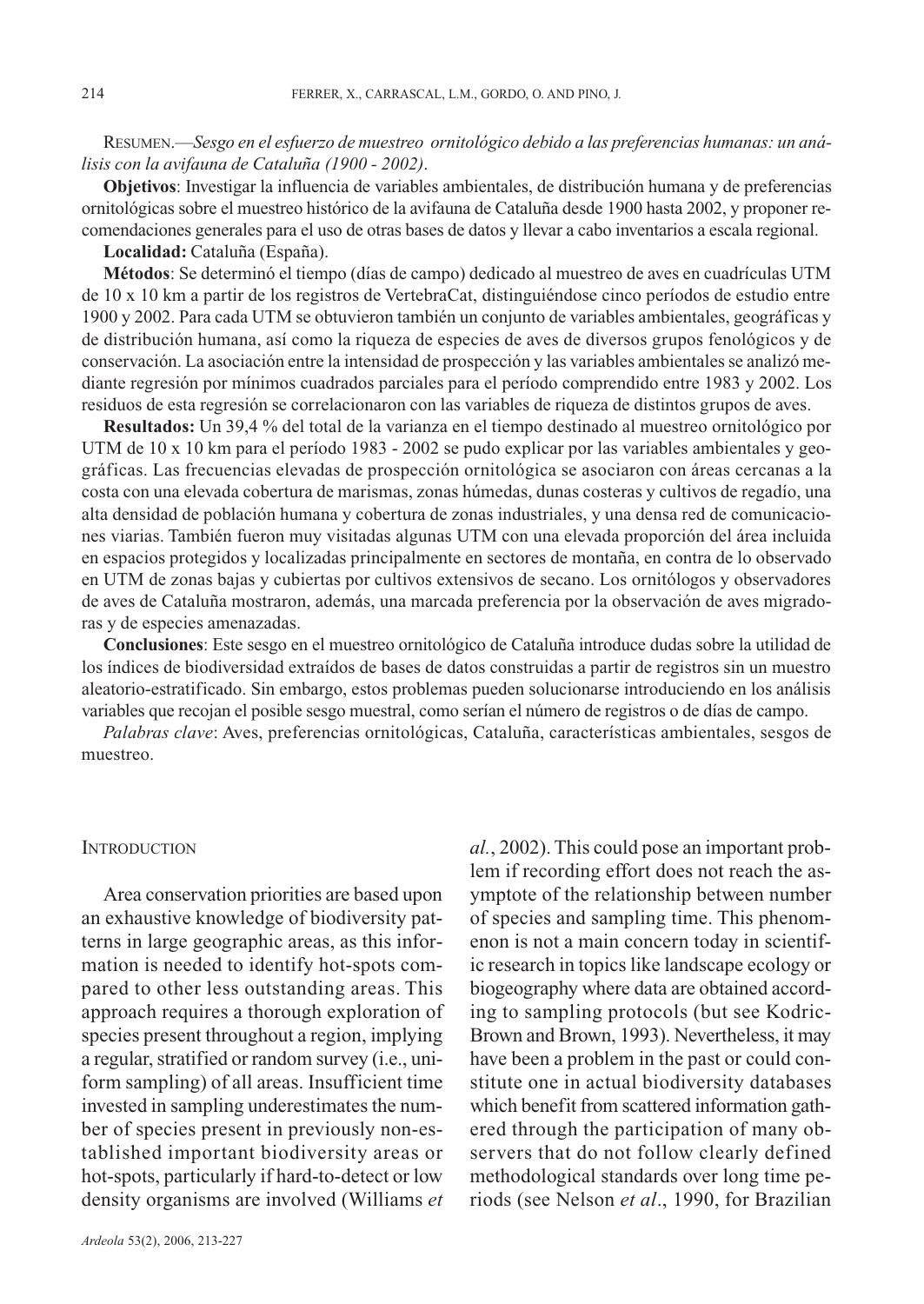botanical collections; Reddy and Dávalos, 2003, for African birds; Parnell *et al*., 2003, for Thailand plants). A number of bird surveys involving birdwatchers and field ornithologists have analysed the role of sampling effort and spatial distribution on the number of species observed (Sharrock, 1966; Fraser, 1997; Field *et al*., 2002; Estrada *et al*., 2005). The majority of them failed to demonstrate that there is a lack of association between biodiversity indices and inventory effort.

Several papers have shown significant correlations between human population density and several measurements of species richness or abundance of different taxa in different parts of the world (Fjeldså and Rahbek, 1998; Balmford *et al*., 2001a, 2001b; Dobson *et al*., 2001; Araújo, 2003, not significant for birds; Chown *et al*., 2003; Gaston and Evans, 2004; Khun *et al*., 2004). Moreover, important areas for biodiversity, selected with presence data or population sizes of endangered species, have consistently more people and transportation infrastructures than expected by chance (Araújo *et al*., 2002; Carrascal and Lobo, 2003). These results, *a priori* surprising, are explained considering ecological, historical and sampling-limitation arguments. Despite some historical factors, some city areas were preferentially located in pre-existing biodiversity hotspots of high productivity or glacier refugia both for humans and plants or animals (Fjeldså and Rahbek, 1998; Araújo, 2003; Gaston and Evans, 2004). Nevertheless, these associations could also emerge as a consequence of sampling bias in biodiversity inventories. Some of the most important candidates to bias biodiversity estimations over large regions are the distribution of human population centres and the network of roads and railways (Freitag *et al*., 1998; Reddy and Dávalos, 2003). Due to logistic difficulties or time constraints (e.g., available time for amateurs), inventories are expected to be carried out near dense population areas and sampling frequency should be determined with the availability of transportation networks penetrating the territory, except in cases of well known biodiversity hotspots (Şekercioğlu, 2002).

This paper examines the influence of environmental variables, human distribution and ornithological preferences of birdwatchers on avian sampling effort carried out in the recent past (twentieth century) in a very contrasting region of the north east of the Spain (Catalonia). This approach does not cast doubts about the actual knowledge about bird distribution in Catalonia, because there is a thorough and exhaustive Atlas of the breeding birds (Estrada *et al*., 2005) that has been aware of the problem and ensured a sampling effort enough to reach the asymptotic species richness of all areas in this region.

#### MATERIALS AND METHODS

#### *Study area*

Catalonia is a region of 31,900 km2 located in the Mediterranean north-eastern coast of Spain (Fig. 1), in the boundary between the Eurosiberian and the Mediterranean regions. This region includes Eurosiberian, alpine and Mediterranean biogeographical sectors, a large variety of habitats, and spans from coastal Mediterranean areas to high mountains in the Pyrenees. Its climate ranges between dry-hot to very cold and wet, human population density varies enormously from the densely populated Barcelona to several nearly uninhabited areas. The Pyrenees determine a sharp topographic-climatic gradient, from Mediterranean or Eurosiberian-type biomes to Subalpine and Alpine types. The region exhibits highly variable environmental conditions considering the relief (sea level to 3143 m in the Pyrenees) and geographical situation, having Mediterranean, Atlantic and even Saharan climatological influences (Ninyerola *et al*., 2000). Rainfall decreases, and average temperature increases, southwards. There is also a climate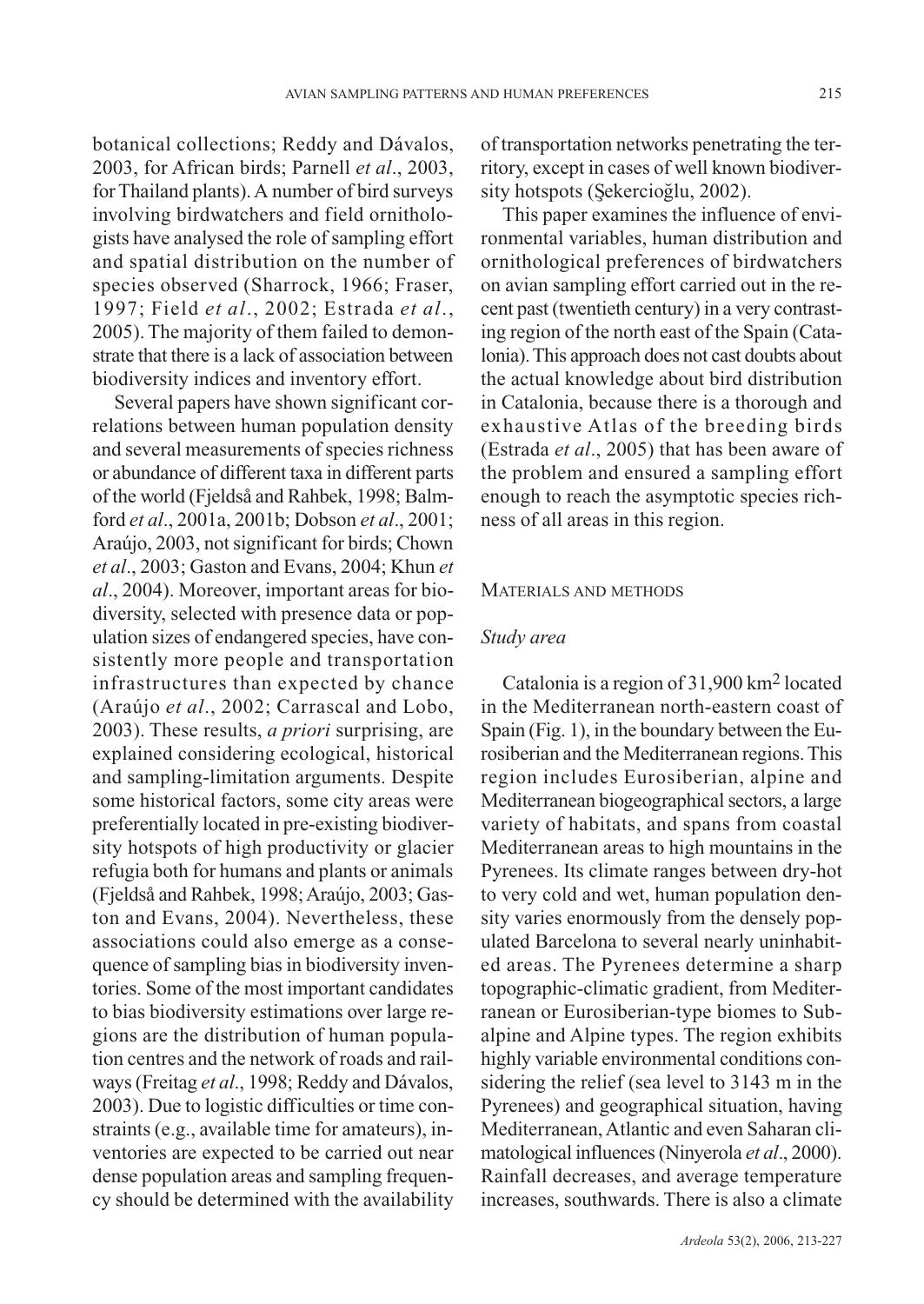

FIG. 1.—Sampling effort (number of field work days) per UTM 10 x 10 km square for the period 1983 - 2002 in Catalonia according to VertebraCat database. UTM with less than 25 % of Catalonian land cover were not considered.

*[Esfuerzo de muestreo por cuadrícula UTM de 10 x 10 km para el período 1983 - 2002 en Cataluña según la base de datos VertebraCat. No se han considerado las cuadrículas UTM con menos de un 25 % de su cobertura en Cataluña.]*

gradient from the moist temperature climate of the eastern coast, to the inland dry, continental, climate. This large environmental heterogeneity determines a high landscape and botanical diversity (Pausas *et al*., 2003). The central coast of Catalonia corresponds to the city of Barcelona and its surrounding area, which is thought to be one of the most industrialized and populated areas on the northern Mediterranean coast (MMAMB, 1995).

The ornithological knowledge of this region is very good, due to a large number of birdwatchers (2000 - 2500 in 2002) that have produced two well-performed breeding bird atlases (one in 1980-82 -Muntaner *et al*., 1984 and another in 1999 - 2002 -Estrada *et al*., 2005). The total number of bird species observed in Catalonia is 390 homologated species (J. Clavell, *pers. comm.*). Breeding birds account for 231 species (78.3 % of total Iberian breeding bird species). Migrant bird species are important because the Catalonian coast is on the NE-SW leading line axis for Central Europe migratory birds (Moreau, 1956). The number of alien species (i.e., those introduced by humans, either deliberately or not) is also large, accounting for 14.7 % of observed species in the region.

## *Environmental variables*

A number of variables concerning geographical position, climate, topography, geology, land-use, and human settlement of Catalonia (i.e., independent variables) were obtained for the study area. These variables were selected considering their important role in avian biogeographical patterns in the Iberian Peninsula (González *et al.*, 1990; Carrascal *et al.*, 1993; Suárez-Seoane et al., 2002; Carrascal and Lobo, 2003; Carrascal and Díaz, 2003; Brotons *et al.*, 2005). All the GIS procedures involving the set up of these variables were performed using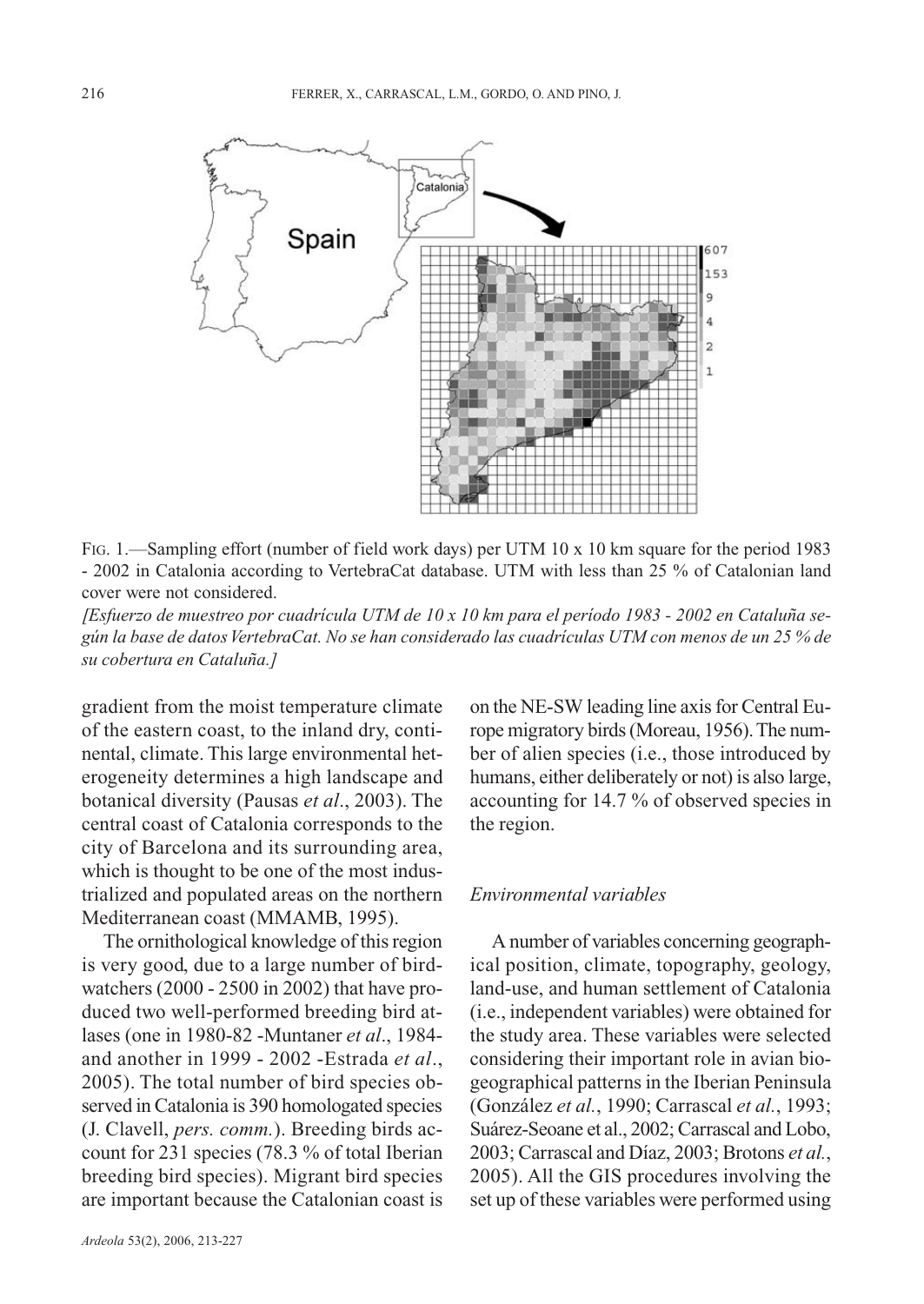MiraMon (Pons, 2002). Because of the limitations of spatial resolution imposed by the response variable (i.e., number of days of ornithological research), all these variables were calculated for the UTM 10 km grid.

Climate variables were calculated from the climatic models of Catalonia, set up by Ninyerola *et al*. (2000) at a spatial resolution of 180 m, using the existing network of meteorological stations and Digital Elevation Models (DEM). We calculated the mean values per UTM square of mean annual temperature, annual rainfall and mean annual solar radiation. Topographic variables were obtained from the official DEM (30 m pixel size) and the 1:50.000 topographic map of Catalonia, both generated by the Cartographic Institute of Catalonia (ICC). The mean and range (maximum and minimum) elevations per UTM square were calculated from the DEM. The topographic map was also used to calculate the proportion of Catalonian land and the length of coastline included in each UTM square, using GIS methods of coverage combination. UTM squares with less than 25 % of land area within Catalonian region were rejected, which provided a set of 337 UTM in final analyses.

Landscape variables were set up using the Land Use Map of Catalonia, generated by the ICC in 1997 by processing multitemporal data captured by the Thematic Mapper sensor of the Landsat satellite. The resulting 30 m pixel grid, which accounts for 21 land cover classes, has been generated every 5 years from 1987 using a standard procedure (Viñas and Baulies, 1995). This map was used to calculate the percentage of each UTM square corresponding to each land cover class, and the land cover diversity (using the Shannon index) of each UTM based on these classes.

Frequency of fires was also included as a variable of landscape disturbance. The mean number of fires per UTM cell in the period 1973 - 1997 was calculated from the periodicity fire map of Díaz-Delgado and Pons (2001). This map considers all fires larger than 30 Ha that have affected Catalonia at a pixel size of 30 m.

Several human settlement variables were also included in the analyses. Mean population density was considered to evaluate the extent of metropolitan occupation. The official urban settlement map of Catalonia (http://www.gencat.net/mediamb/sig/sig-a.htm) that includes the most recent (1999) population census was used to calculate the mean population density per 10 x 10 km UTM square. Miramon distance algorithms were used to calculate the mean distance to the main roads and motorways for each UTM square, applied on a selection of the motorways and major roads from the 1:50.000 topographic map of Catalonia.

Finally, the effect of natural protected areas for each UTM was included in the study considering the proportion of each UTM included into areas of special protection (national and natural parks and reserves; http://mediambient.gencat.net/cat/el\_medi/parcs\_de\_catalunya/).

#### *Sampling measurements*

Bird sampling effort was measured as the number of days reported in VertebraCat database for each 10 x 10 km UTM square. VertebraCat is a biodiversity database on vertebrate status and distribution within Catalonia, based on published information up to 2002 (http://biodiver.bio.ub.es/biocat/homepage.html). The aim of this dataset is to compile biogeographic information about biodiversity of fishes, amphibians, reptiles, birds and mammals in Catalonia, to show, not only species distributions, but also their condition of conservation, degree of threat, rarity or endemic level. The VertebraCat is based on materials from various sources (more than 1500 bibliographical references). The main part of the database has been computerized from Spanish bibliography (articles, local monographs, doctoral thesis, and books). This information has been checked by X. F., excluding faunistic quotations belong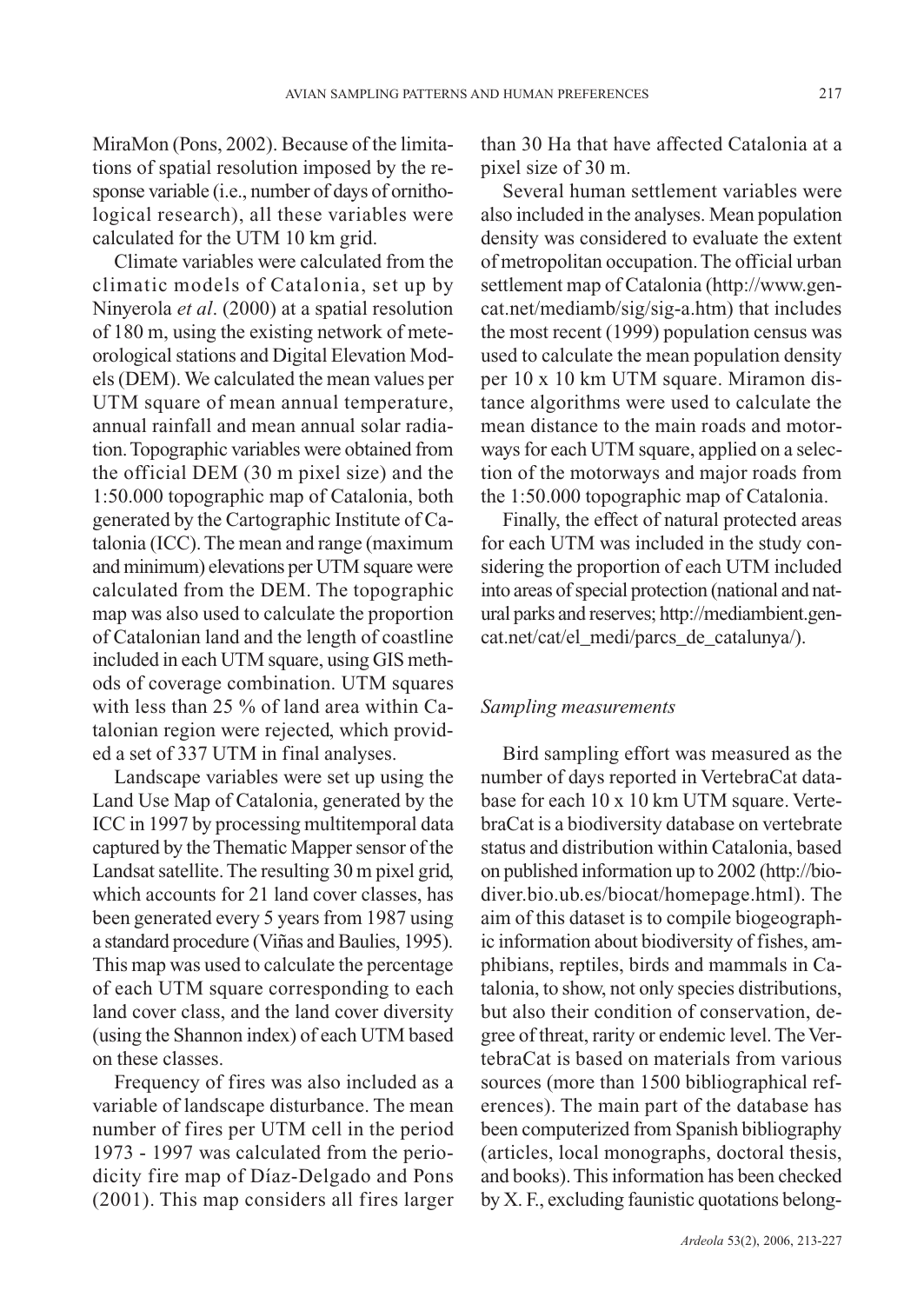ing to the archives of the *Institut Català d'Ornitologia* since 1996, and the records used in the recent Catalonian breeding bird Atlas (Estrada *et al*., 2005) All records/identifications available (both from professional and amateur observers) have been verified and entered in the database. In order to analyse changes in temporal patterns of sampling five time intervals were defined, from 1900 to 2002: 1900 - 1962, 1963 - 1972, 1973 - 1982, 1983 - 1992 and 1993 - 2002.

To analyze the environmental and human distribution determinants of bird sampling in Catalonia the number of field days in the last two decades (1983 - 2002) was utilised because this is the most intensely prospected period and there is a nearly total overlap with environmental information derived from GIS databases. The total number of field days in this period was 3,620.

#### *Variables of bird species richness*

For each UTM 10 x 10 km square the checklist of bird species reported in VertebraCat in the last 20 years (1983 - 2002) was obtained the bird species in Catalonia were classified according to their origin, phenology and conservation status according to the available literature (Tucker and Heath, 1994; Copete, 1997; Clavell, 2002). First, species were separated into two groups considering whether they were recently introduced by man (namely alien or exotic species) or are native ones. Native species were classified into five phenological categories: accidental, migratory, wintering, aestival and sedentary. Species were included in only one phenological category. Accidental species are non-human introduced species that occur occasionally from the Catalan Rarity Checklist (Copete, 1997). Migratory birds include those species that only cross Catalonia in their northward and/or southward migration routes (a few species in this category have very scarce wintering or breeding populations in the

study area, lower than five pairs per year). Wintering species are those that are exclusively present in the study region in winter time (November - February). Estival birds include species that are regular breeders in Catalonia (April - July), but leave the region in winter time. Finally, sedentary species included those present throughout the year in the study region. The conservation status of the native species was assessed considering only the most endangered species in Europe (SPEC categories 1 and 2 in Tucker and Heath, 1994).

In summary, nine variables related to richness of birds in each UTM for these 20 years were generated as: total number, alien, accidental, migratory, wintering, breeding, sedentary, highly endangered species, and breeding species in the most recent sampling date (2002).

## *Statistical analyses*

Associations between environmental and geographical variables and time devoted to bird inventories were analyzed by means of Partial Least Squares Regression (PLSR). This is an extension of the multiple linear regression analysis where the effects of several predictors of any type on one dependent (response) variable can be analyzed. In partial least squares regression, associations are established with factors extracted from predictor variables that maximize the explained variance in the dependent variable. These factors are defined as a lineal combination of original variables, so the original multidimensionality is reduced to a lower number of factors to detect structure in the relationships between predictor variables, and between these factors and the response variable. The extracted factors are orthogonal (i.e., independent of each other) and they account for the successive lower proportions of original variance. For more details on this statistical exploratory technique, see StatSoft (2001) and Tobias (1995). The meaning of PLSR components was derived from the cor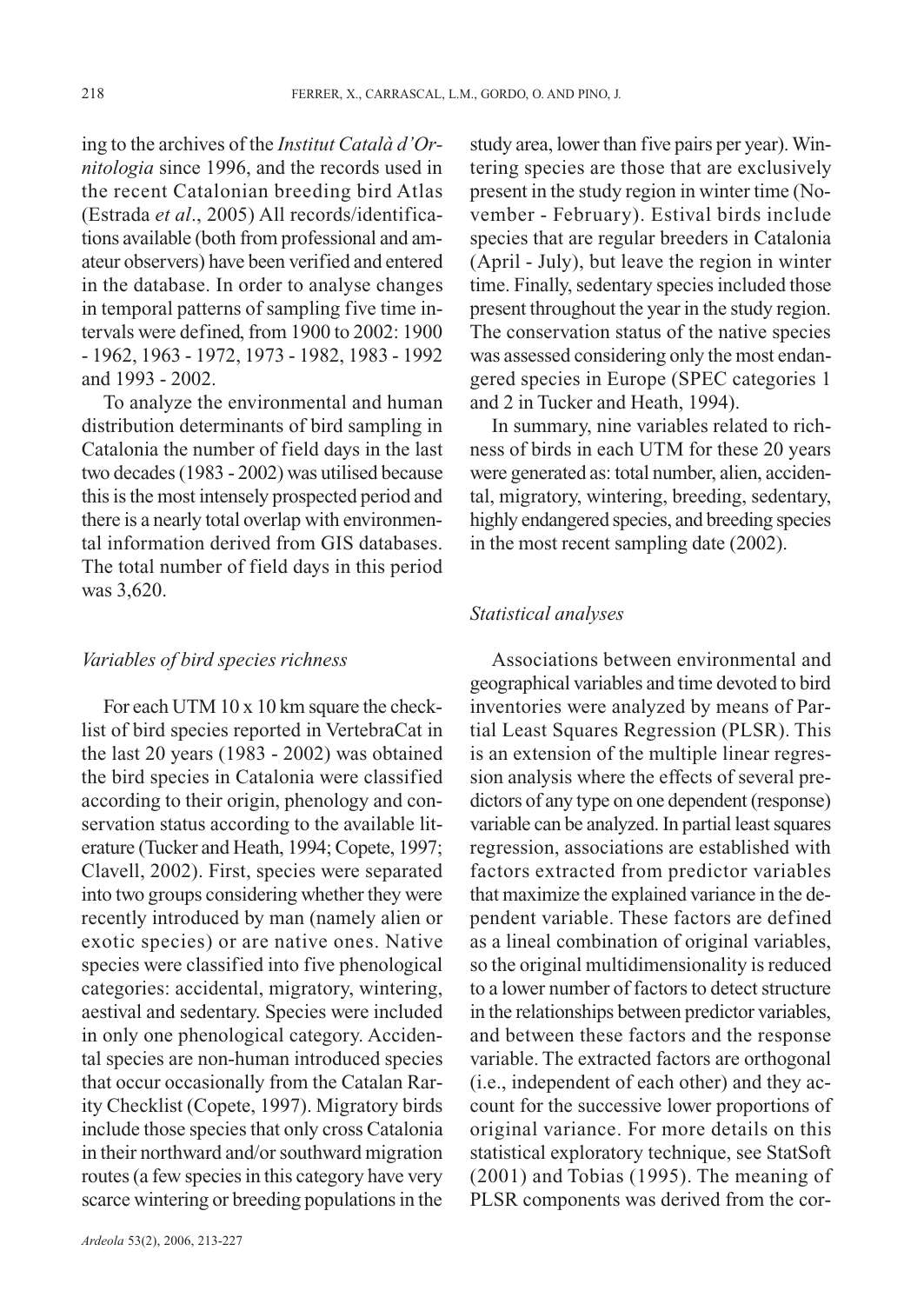relations with original variables significant at  $P < 0.001$ .

Geographical position variables (mean latitude and longitude of each 10 x 10 km UTM square) were considered in the analyses to define geographical gradients and to control for spatial non-independence (i.e., autocorrelation). The influence of the spatial location and proximity of the UTM 10 x 10 km sample units were included in the analyses by means of a two-order polynomial of latitude and longitude, thus performing a trend surface analysis (Legendre, 1993). The residuals of the PLSR model did not show a clear spatial autocorrelation pattern (1.7 % of variation in the residuals was explained by a two-order polynomial of latitude and longitude,  $P > 0.05$ ).

Residuals of this PLSR model were also correlated with several measurements of avian species richness, to test if there were ornithological preferences for different groups according to phenology and conservation status.

Other statistical tests (correlations and multiple regression analysis) are presented when used.

#### **RESULTS**

Time devoted to avian sampling was associated across study periods (average of 10 correlation coefficients among the 5 periods: 0.519, *n* = 337 UTM squares; range: 0.107 - 0.800). The highest correlation was obtained between 1983 - 1992 and 1993 - 2002 periods  $(r = 0.800, P \le 0.001)$ .

Table 1 shows the results of partial least squares regression analysis with the spatial variation in time devoted to avian sampling per UTM 10 x 10 km square in the most recent 1983 - 2002 period, that makes up the large amount of inventories. Three highly significant components account for 39.4 % of spatial variation in time invested to gather avian information (see Table 1 for intensity of association and significance of these components with sampling investment). The first one (29.6 % of the original variance) associates large visit frequencies to those coastal UTM squares with high human population density, densely covered with any kind of motor roads, urban and industrial environments, and also with a large cover of marshes, coastal sand dunes and irrigation croplands (some of them included within protected areas; Fig. 2). The second component (6.2 % of variance) related highly visited UTM squares to those covered with a large surface of protected areas, and located in mountainous Catalonian sectors (positively associated with altitudinal range, average altitude and cover of subalpine grasslands, and negatively with mean annual temperature). They are opposed to those UTM squares in lowland areas mainly covered by non-irrigated extensive croplands and vineyards (with the exception of localities with large cover of irrigated croplands and marshes that also reached high levels of time devoted to field work). Finally, the third component (3.7 % of original variance) associates a low avian sampling to those UTM squares mainly located at the south-western part of the study area (negatively correlated with longitude-latitude terms), covered with a large surface of vineyards (as opposed, again, to the highly inventoried areas with high landscape diversity, covered by large surface of protected areas, marshlands and irrigated croplands, near large population centers). In other words, UTM squares that were more intensively sampled than expected on the basis of their population density, accessibility, and interest for ecotourism, had higher numbers of endangered, breeding and/or sedentary species.

The residuals of the PLSR model were significantly and positively related to avian species richness, considering different groups according to phenology and conservation status (Table 2). The highest correlations were obtained for endangered species (European SPEC's 1 and 2), breeding (aestival) and sedentary species, while the lowest correlations were found in accidental and alien (introduced)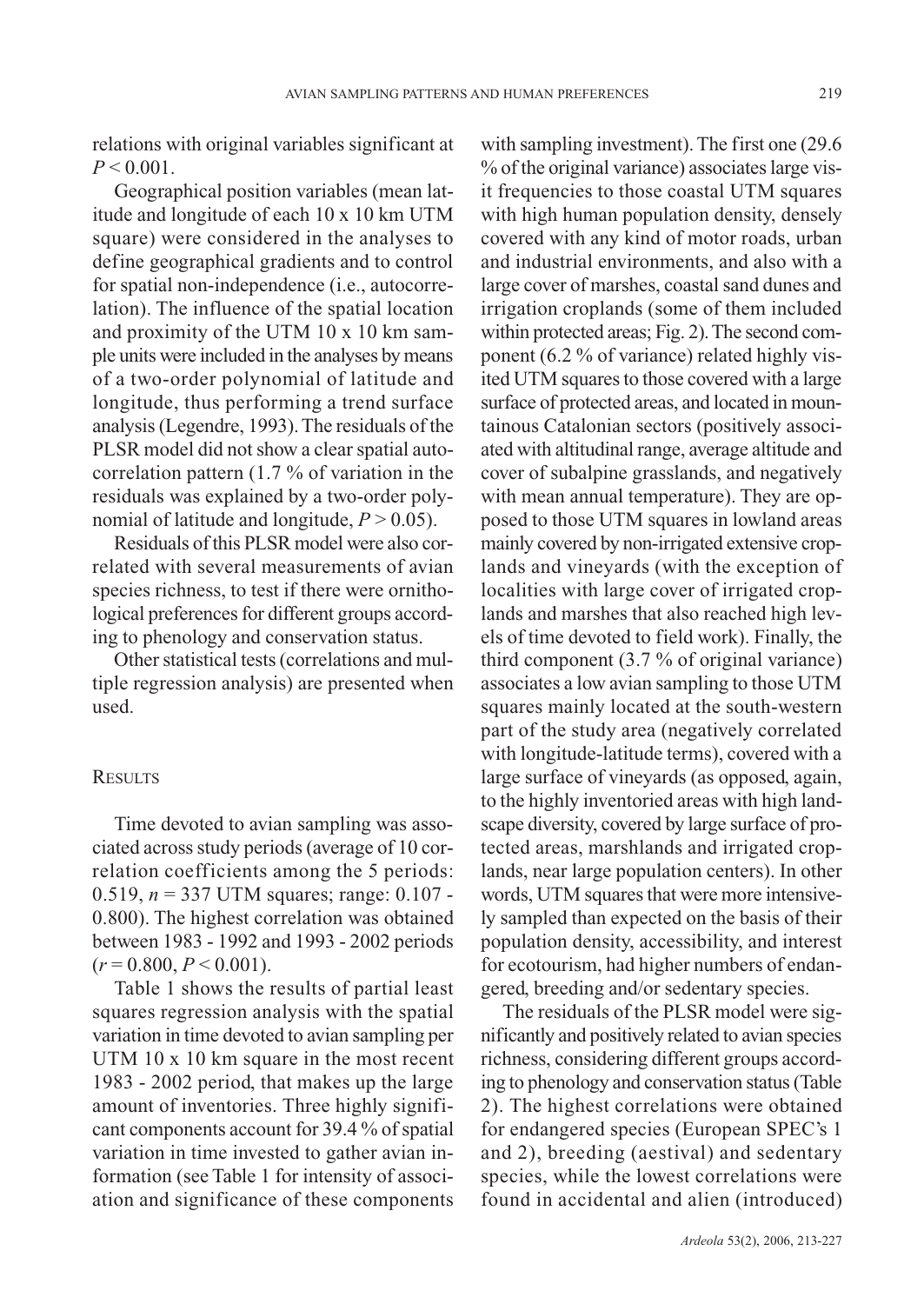#### TABLE 1

Results of the partial least squares regression analyses analyzing the spatial variation in the number of days devoted to avian sampling in the period 1983 - 2002 in 337 UTM 10 x 10 km squares in Catalonia. The figures shown are Pearson correlation coefficients between the predictor variables and three components (COMP's 1 to 3). Variables highly associated ( $P < 0.001$ ) with the components are in bold type. *r*: Pearson correlation coefficients between avian sampling (response variable) and each component. *R*2 (%): percentage of variance in the spatial variation in avian sampling accounted for each component.

*[Resultados del análisis de la regresión por mínimos cuadrados parciales que explora la variación espacial en el número de días destinados a muestreo ornitológico en el período 1983 - 2002 para 337 cuadrados UTM de 10 x 10 km en Cataluña. Los números corresponden a correlaciones de Pearson entre las variables predictoras y tres componentes (COMP 1 a 3). Las variables muy asociadas (*P *< 0.001) con las componentes aparecen en negrita.* r*: coeficiente de correlación de Pearson entre el muestreo ornitológico (variable respuesta) y cada componente.* R*2 (%): porcentaje de la varianza en la variación espacial del muestreo ornitológico explicado por cada componente.]*

| Variable                                                                          |         | COMP 1 COMP 2 COMP 3 |         |
|-----------------------------------------------------------------------------------|---------|----------------------|---------|
| Longitude (UTM X) [Longitud (UTM X)]                                              | 0.16    | $-0.10$              | $-0.21$ |
| Latitude (UTM Y) [Latitud (UTM Y)]                                                | $-0.04$ | 0.08                 | $-0.15$ |
| $X^2$                                                                             | 0.16    | $-0.10$              | $-0.21$ |
| $Y^2$                                                                             | $-0.04$ | 0.08                 | $-0.15$ |
| $X * Y$                                                                           | 0.15    | $-0.09$              | $-0.22$ |
| Altitude range (max-min) [Rango altitudinal (máx-mín)]                            | $-0.03$ | 0.28                 | 0.04    |
| Mean altitude [Altitud media]                                                     | $-0.07$ | 0.26                 | 0.02    |
| Percentage of land [% de tierra]                                                  | $-0.16$ | 0.07                 | 0.24    |
| Coastal length <i>[Longitud de la costa]</i>                                      | 0.30    | 0.05                 | $-0.02$ |
| Mean solar radiation [Radiación solar media]                                      | $-0.13$ | $-0.15$              | 0.05    |
| Mean annual temperature (°C) [Temperatura media annual (°C)]                      | 0.07    | $-0.25$              | 0.00    |
| Annual rainfall (mm) [Precipitación annual (mm)]                                  | 0.04    | 0.16                 | $-0.16$ |
| Fire frequency [Frecuencia de fuegos]                                             | $-0.05$ | $-0.08$              | 0.00    |
| % of area included into special protected areas                                   |         |                      |         |
| [% del área incluida en areas de especial protección]                             | 0.18    | 0.43                 | 0.38    |
| Population density (inhab./ha) [Densidad poblacional (hab./Ha)]                   | 0.26    | 0.07                 | 0.02    |
| Mean distance to roads (m) <i>[Distancia media a carreteras <math>(m)</math>]</i> | $-0.05$ | 0.05                 | $-0.12$ |
| Land cover diversity (Shannon index)                                              |         |                      |         |
| [Diversidad de cobertura vegetal (Índice de Shannon)]                             | 0.13    | 0.13                 | 0.24    |
| Continental water (% of cover)                                                    |         |                      |         |
| [Cobertura de aguas continentales (%)]                                            | 0.17    | 0.18                 | 0.10    |
| Glaciers and perpetual snow (% of cover)                                          |         |                      |         |
| [Cobertura de glaciares y nieves perpetuas (%)]                                   | 0.03    | 0.09                 | $-0.09$ |
| Roads and rail networks (% of cover)                                              |         |                      |         |
| [Cobertura de carreteras y vias de tren (%)]                                      | 0.29    | 0.00                 | 0.00    |
| Discontinuous urban fabric [Fábricas urbanas discontinuas]                        | 0.31    | 0.06                 | 0.09    |
| Continuous urban fabric (% of cover)                                              |         |                      |         |
| [Cobertura de fábricas urbanas continuas (%)]                                     | 0.37    | 0.14                 | 0.20    |
| Industrial or commercial units (% of cover)                                       |         |                      |         |
| [Cobertura de unidades comerciales o industriales (%)]                            | 0.26    | $-0.07$              | $-0.16$ |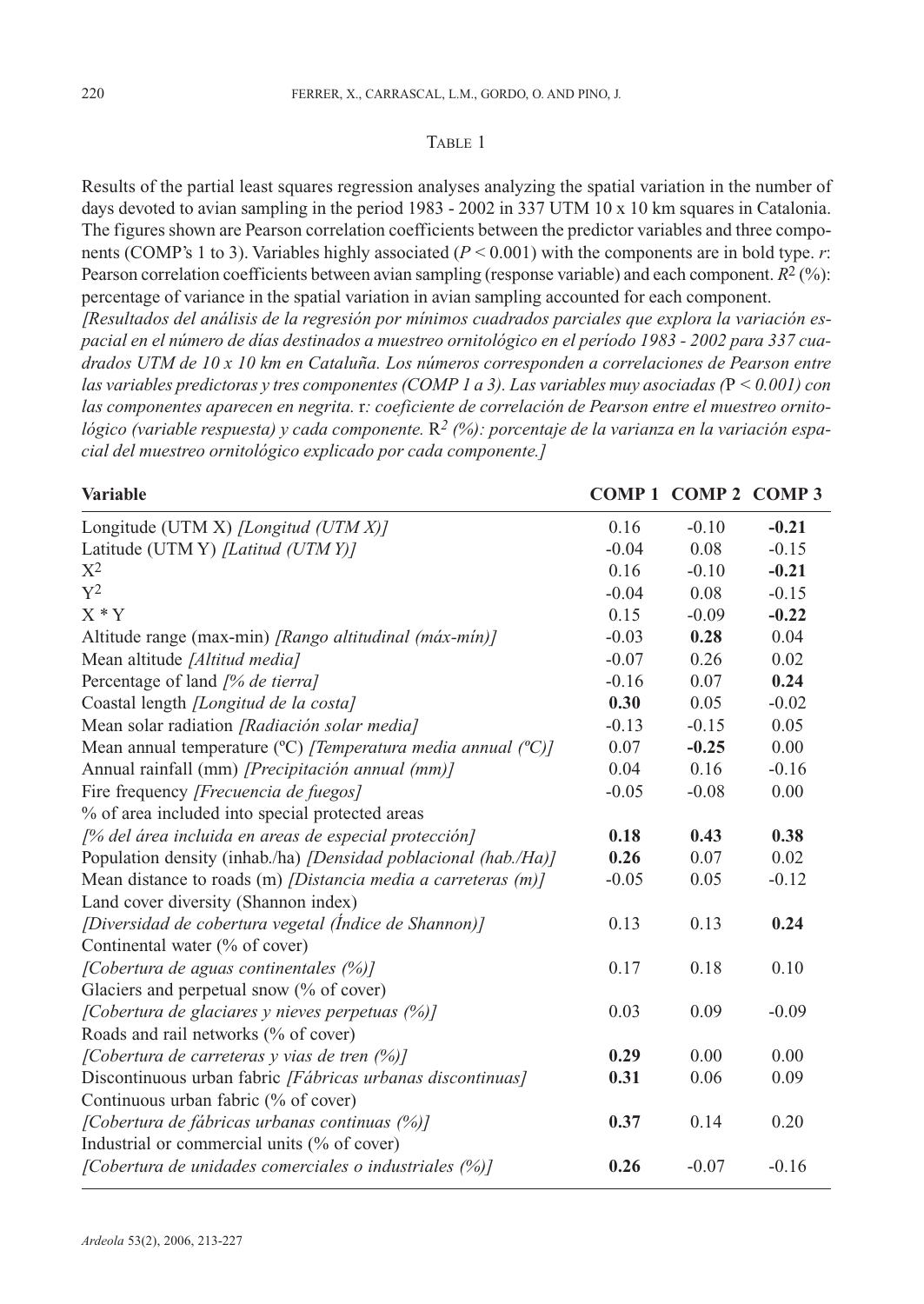|  | TABLE 1 (CONT.) |
|--|-----------------|
|--|-----------------|

| <b>Variable</b>                                                          |              | COMP 1 COMP 2 COMP 3 |              |
|--------------------------------------------------------------------------|--------------|----------------------|--------------|
| Non-irrigated arable crops $(\%$ of cover)                               |              |                      |              |
| [Cobertura de campos de cultivo de secano $(\%)$ ]                       | $-0.13$      | $-0.23$              | $-0.11$      |
| Irrigated arable crops (% of cover)                                      |              |                      |              |
| [Cobertura de campos de cultivo de regadio (%)]                          | 0.20         | 0.30                 | 0.47         |
| Non-irrigated fruit trees (% of cover)                                   |              |                      |              |
| [Cobertura de frutales de secano $(\%)$ ]                                | $-0.13$      | $-0.06$              | 0.15         |
| Irrigated orchards (% of cover) [Cobertura de frutales de regadio]       | $-0.07$      | $-0.16$              | $-0.11$      |
| Vineyards (% of cover) [Cobertura de viñedos (%)]                        | $-0.14$      | $-0.28$              | $-0.24$      |
| Supra-forest grasslands (% of cover) <i>[Cobertura de herbazales(%)]</i> | 0.06         | 0.25                 | 0.04         |
| Scrublands (% of cover) [Cobertura arbustiva (%)]                        | $-0.15$      | 0.01                 | $-0.05$      |
| Sclerophyllous forests (% of cover)                                      |              |                      |              |
| [Cobertura de bosques esclerófilos (%)]                                  | $-0.02$      | $-0.09$              | $-0.17$      |
| Deciduous forests (% of cover)                                           |              |                      |              |
| [Cobertura de bosques caducifolios (%)]                                  | 0.01         | 0.10                 | 0.02         |
| Coniferous forests (% of cover)                                          |              |                      |              |
| [Cobertura de bosques de coníferas (%)]                                  | $-0.01$      | 0.07                 | $-0.04$      |
| Wetlands (% of cover) [Cobertura de humedales $(\%)$ ]                   | 0.28         | 0.27                 | 0.23         |
| Dunes and beaches (% of cover) [Cobertura de dunas y playas (%)]         | 0.20         | 0.06                 | $-0.09$      |
| r                                                                        | 0.54         | 0.30                 | 0.24         |
| $R^2(%)$                                                                 | 29.6         | 6.2                  | 3.7          |
| $\overline{P}$                                                           | ${}_{0.001}$ | ${}< 0.001$          | ${}_{0.001}$ |
|                                                                          |              |                      |              |

species. Migratory and wintering species attained correlation coefficients in between these two extremes.

By means of a multiple regression analysis, the groups significantly associated with residual variability in the PLSR analysis are migratory and endangered species  $(R^2 = 39.6\%$ ,  $F_{7,329} = 30.76, P \le 0.001$ ; Fig. 3). Therefore, the explained variability in time devoted to avian inventories across UTM squares in Catalonia was 63.4 %; the addition of 39.4 % (derived from the PLSR analysis) plus 24.0 % (39.6 % out of the unexplained 60.6 % residual variance).

### **DISCUSSION**

Biodiversity patterns (i.e., number of species in its simplest formulation) should be checked for potential biases that may result from variations in sampling effort (Williams *et al*., 2002), such as those related to spatial dispersion of research institutions or main centres of residency of observers, and the availability of transportation networks favouring an homogeneous inventory of the territory. The results of this paper point out that even in a relatively small region with high density of bird observers (approximately 70 per 1000 km2), and without striking transportation constraints, avian sampling effort was not determined at random within the Catalonian territory up to the year 2000. Spatial features of the territory explained approximately 40 % of the observed variability in time invested to avian field work throughout Catalonian region, violating the principles of random or stratified sampling. Reddy and Dávalos (2003) found that the location and intensity of collecting passerine birds have historically been heavily influenced by accessibility: sampling localities showed dense,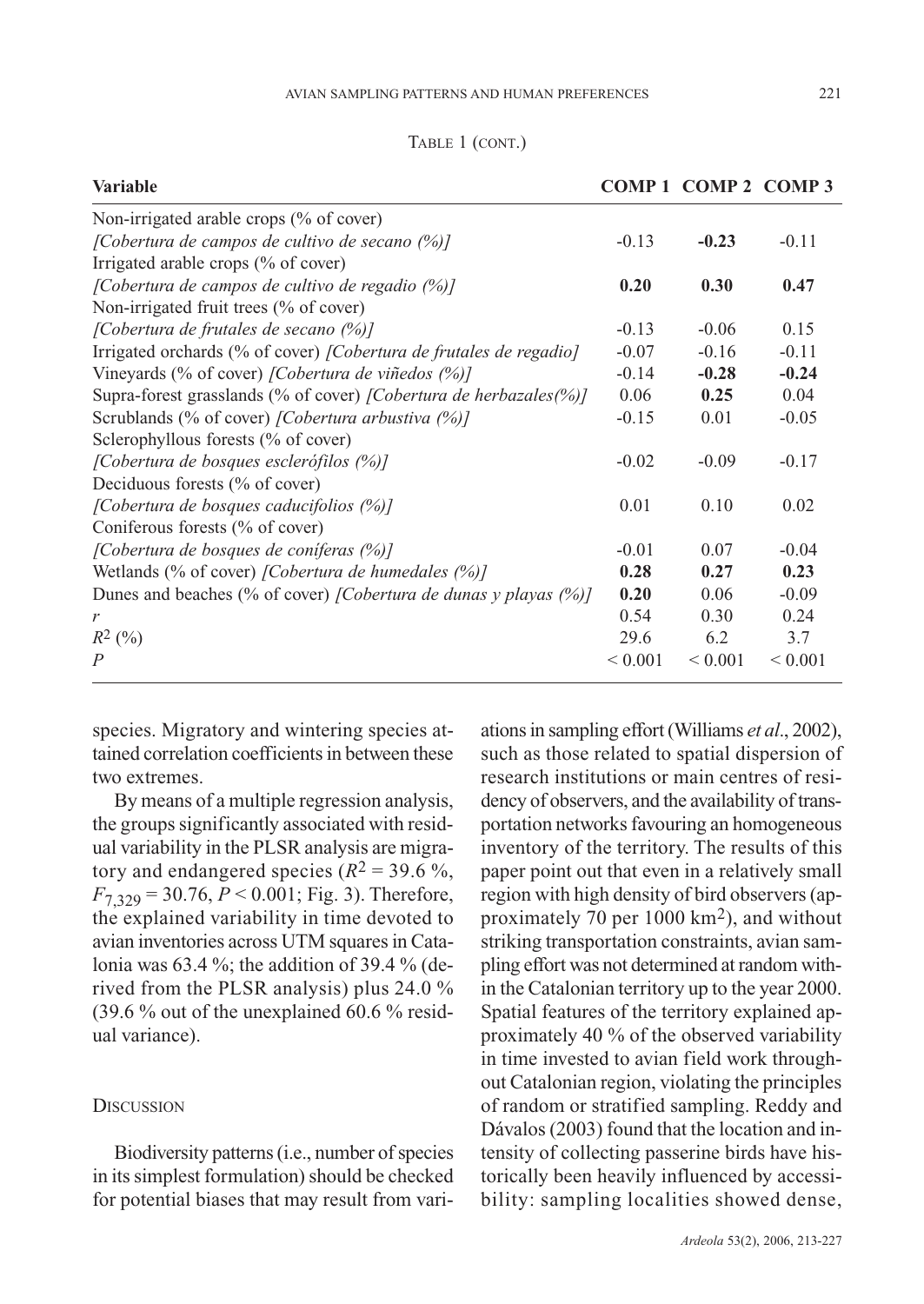

FIG. 2.—Relationship between the number of days devoted to avian sampling in each UTM 10 x 10 km square (in ln) in the period 1983 - 2002 and the first component of the partial least squares regression analysis (see Table 1). Sample size = 337 UTMs; *r* = 0.544, *P* < 0.001.

*[Relación entre el número de días destinados a muestreo ornitológico por cuadrícula UTM de 10 x 10 km (en ln) en el período 1983 - 2002 y la primera componente del análisis de la regresión por mínimos cuadrados parciales (ver Tabla 1). Tamaño de la muestra = 337 UTMs;* r *= 0,544,* P *< 0,001.]*

significant aggregation around city limits, and along rivers and roads (see also Nelson *et al*., 1990, for botanical collections). Moreover, there were also striking preferences for some groups of species considering their population levels, phenological status or main habitat preferences in the region, as migrant and endangered bird species were emphasized (explaining nearly 25 % of variation in time devoted to avian inventories).

The positive effect of urban area on avian inventories is easily explained considering the strong association with the distribution of birdwatchers' and ornithologists' residence (correlation between the number of bird observers living per UTM square with urban area: *r* = 0.904, *n* = 337, *P* < 0.001). Although several authors have found positive relationships between human population density and vertebrate or plant diversity, and have interpreted them

*Ardeola* 53(2), 2006, 213-227

on ecological and historical backgrounds (Fjeldså and Rahbek, 1998; Balmford *et al*., 2001a, 2001b; Dobson *et al*., 2001; Chown *et al*., 2003; Gaston and Evans, 2004; Khun *et al*., 2004; but see Araujo, 2003), our results indicate that this association can also be explained considering that observers mainly stay within a short distance of inhabited areas or research facilities, generating the observed pattern (see Nelson *et al*., 1990; Reddy and Dávalos, 2003).

Wetland environments have attracted considerable attention by ornithologists to document bird distribution patterns, and by birdwatchers as areas that maximize the number of different species observed. The positive selection for marshland habitats in Catalonia also has an historical basis because the wetlands were the most endangered habitats in Spain during the first half of the twentieth century (Fernández, 2004). The positive effect of coastal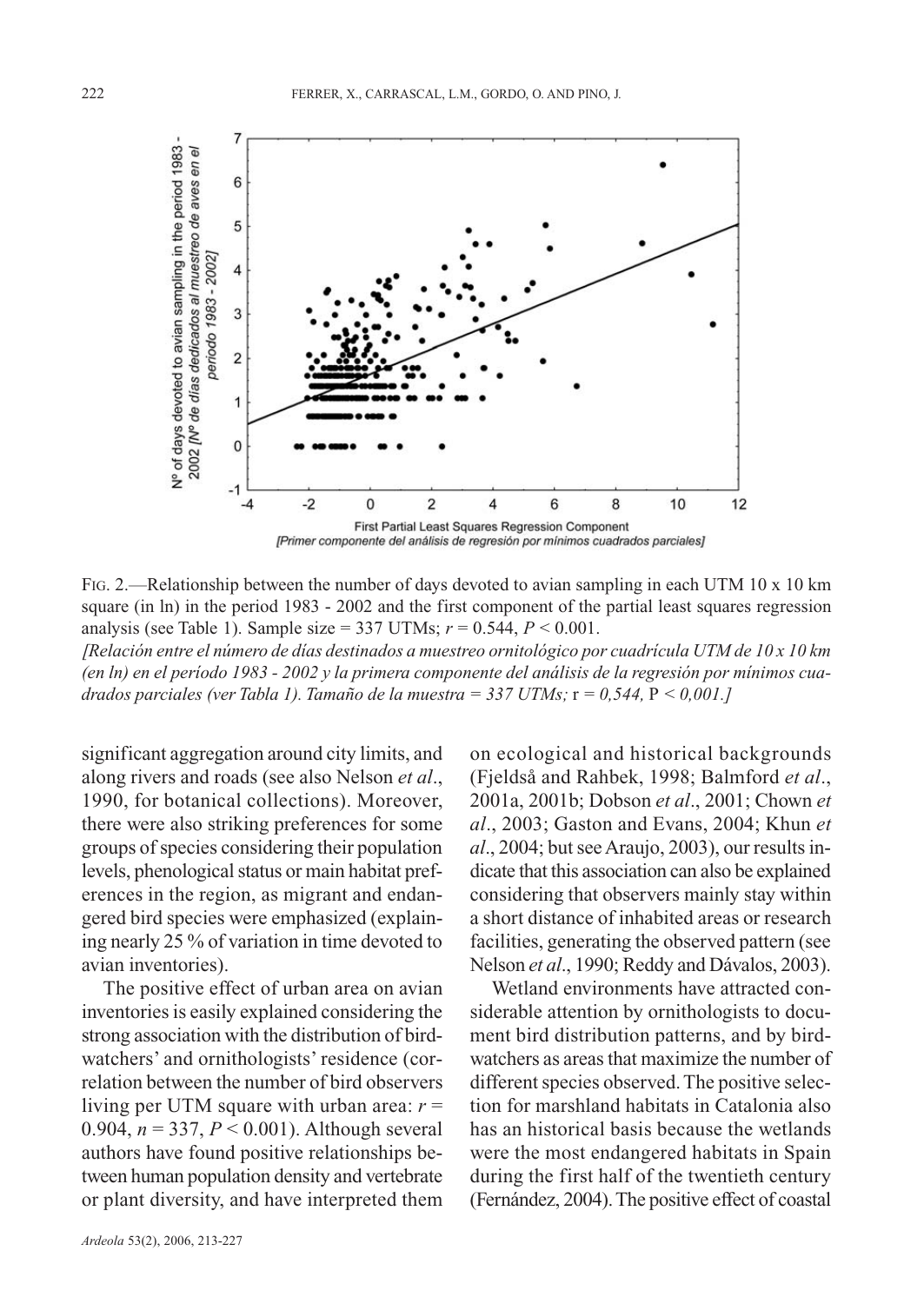#### TABLE 2

Pearson correlation coefficients (*r*) between residuals of the partial least squares regression analysis (PLSR*,* Table 1) and the number of species per UTM 10 x 10 km square in six ornithological groups according to phenology and conservation status (all correlation coefficients are highly significant, *P* < 0.001). The results of the multiple regression analysis relating these groups to PLSR residuals are also shown (beta: standardized regression coefficient).

*[Coeficientes de correlación de Pearson (*r*) entre los residuos del análisis de la regresión por mínimos cuadrados parciales (PLSR, Tabla 1) y el número de especies por UTM de 10 x 10 km para 6 grupos ornitológicos según la fenología y el estado de conservación (todas las correlaciones son muy significativas,* P *< 0,001). Se proporcionan también los resultados de análisis de la regresión múltiple que relacionan estos grupos con los residuos del PLSR (beta: coeficiente de regresión parcial estandarizado).]*

|                                                    |       | <b>Beta</b> |       |
|----------------------------------------------------|-------|-------------|-------|
| Accidental species <i>[Especies accidentals]</i>   | 0.277 | $-0.21$     | 0.073 |
| Alien (introduced) species [Especies introducidas] | 0.258 | $-0.10$     | 0.141 |
| Migratory species [Especies migratorias]           | 0.398 | 0.40        | 0.002 |
| Wintering species [Especies invernantes]           | 0.457 | $-0.08$     | 0.435 |
| Breeding species [Especies reproductoras]          | 0.596 | 0.05        | 0.823 |
| Sedentary species [Especies sedentarias]           | 0.575 | 0.19        | 0.239 |
| Endangered species (SPEC's $1+2$ )                 |       |             |       |
| [Especies en peligro (SPEC $1+2$ )]                | 0.602 | 0.37        | 0.015 |

environments on avian inventories can be understood in the Mediterranean sector of the Iberian Peninsula considering their location on the migratory routes of western Palaearctic birds (Moreau, 1956; Bernis, 1966; Pérez-Tris and Santos, 2004) and the addition of some bird species within the Catalonian avifauna especially attractive for birders (e.g., *Larus audouinii, Larus genei*, five species of the genus *Sterna*). The important effect of irrigated croplands (mainly rice fields) in determining inventory patterns is possibly the consequence of a spatial coincidence of these environments with other wetland habitats located in estuaries and deltas, and because they are an important habitat for waders and waterfowl as wintering or stopover areas in the Mediterranean (Ferrer and Martínez-Vilalta, 1987; Fasola and Ruíz, 1997).

The avoidance pattern for vineyards and extensive, non-irrigated, cereal croplands could be explained considering their general lack of habitat suitability for birds due to agricultural practices, the low species richness in these formations, and because they are inhabited by generalists that are also found in other open habitats (Martínez-Vilalta, 1986; Suárez, 2004). These facts made them non-attractive environments for birdwatchers and ornithologists in the past, although this tendency has been reverted in the last years because steppe-land birds have undergone population declines throughout Europe (Tucker and Heath, 1996), thus being the focus of more attention.

Mountainous and Subalpine Catalonian sectors, mainly located at the Pyrenees, were frequently visited by bird observers. This fact could be explained considering the attractiveness of alpine landscapes for people in dry Mediterranean areas (Múgica, 1994). These sectors are covered by a large extension of protected areas and have a large number of distinctive, exclusive, alpine avifauna. The attraction of birdwatchers to protected areas has also been found by Reddy and Dávalos (2003) in African passerines. Apart from these conser-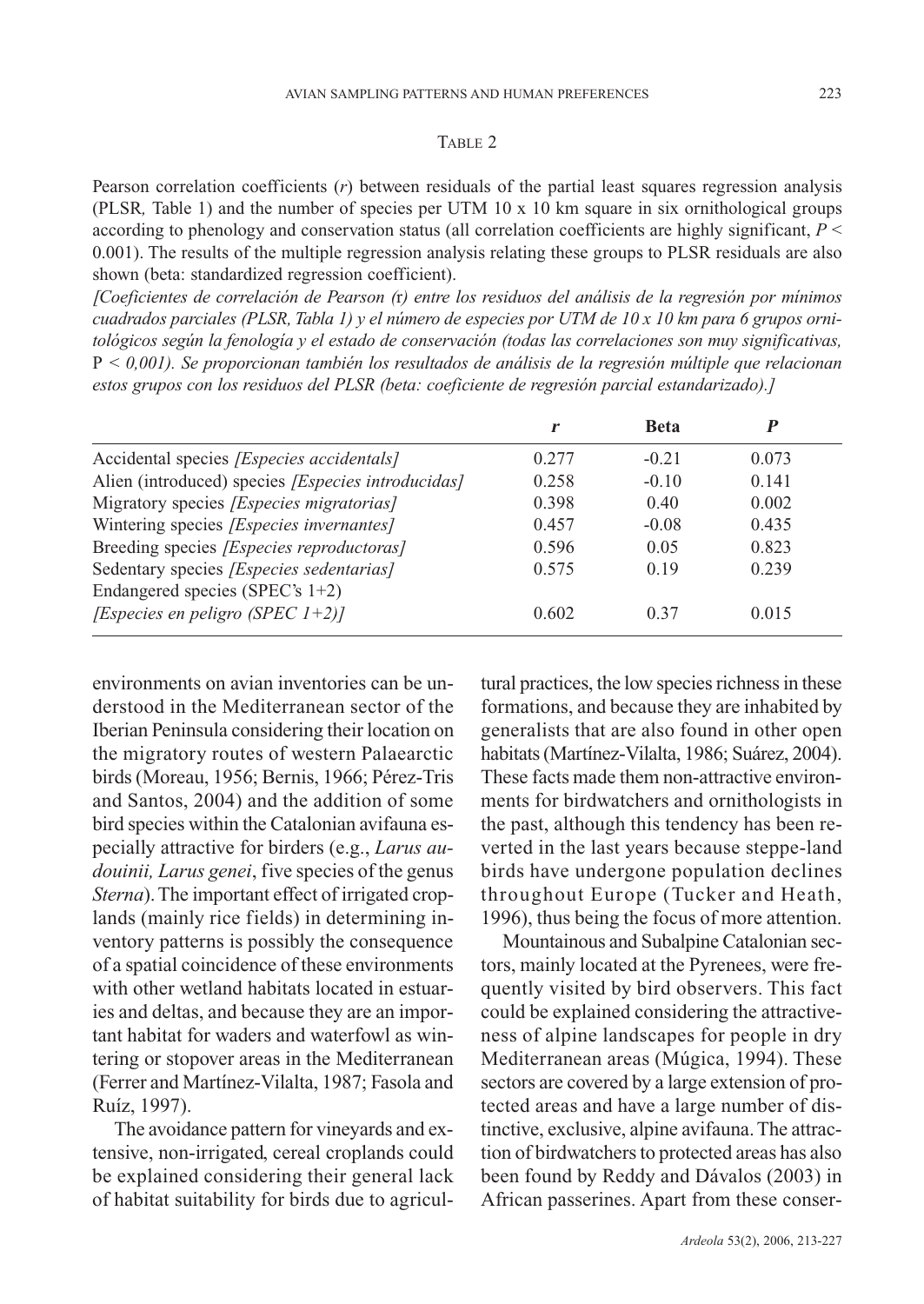

FIG. 3.—Relationship between the residuals of the partial least squares regression model in Table 1 (residuals of PLSR) analyzing the spatial variation in the time devoted to avian sampling, and the number of endangered species (SPEC1+2; species categorized as SPEC 1 or SPEC 2 by Tucker and Heath, 1994) and migratory species (represented by the size of the points) per UTM 10 x 10 km square. Sample size is 337 UTMs.

*[Relación entre los residuos del análisis de la regresión por mínimos cuadrados parciales de la Tabla 1 (residuos del PLSR) que analizan la variación espacial en el tiempo destinado al muestreo ornitológico, y el número de especies amenazadas (SPEC1+2; especies clasificadas como SPEC 1 o SPEC 2 por Tucker and Heath, 1994) y especies migradoras (representadas por el tamaño de los puntos) por UTM de 10 x 10 km. Tamaño de muestra = 337 UTMs.]*

vation and biodiversity facts, there must be other subtle preferences for these areas.

Apart from these geographical, environmental and human population determinants, some ornithological preferences were related to avian inventories. Catalonian ornithologists preferred areas where the observation of endangered or migrant species was more likely. On the other hand, areas with higher concentrations of migratory bird species are of great interest for amateur ornithologists because migrants are a classical target in Spanish ornithology (Rogers, 1988; De Juana, 2003; Pérez-Tris and Santos, 2004).

The illustrated biased pattern of ornithological field work in this area casts doubts about the usefulness of biodiversity indices obtain-

*Ardeola* 53(2), 2006, 213-227

able from databases of observational records without a random-stratified sampling approach (Graham *et al*., 2004). This could pose an important problem if recording effort does not reach the asymptote of the relationship between number of species and sampling time, and could be magnified in other less developed areas of rough terrain with less logistic facilities or with a lower density of zoologists (Peterson *et al*., 1998). Nevertheless, these problems may be overcome by testing for the presence of a sampling bias (see also Reddy and Dávalos, 2003). The amount of variability explained by environmental factors on time invested in bird inventories is a direct measure of that bias. The date of zoological records, always present in all museum collections or databases, can be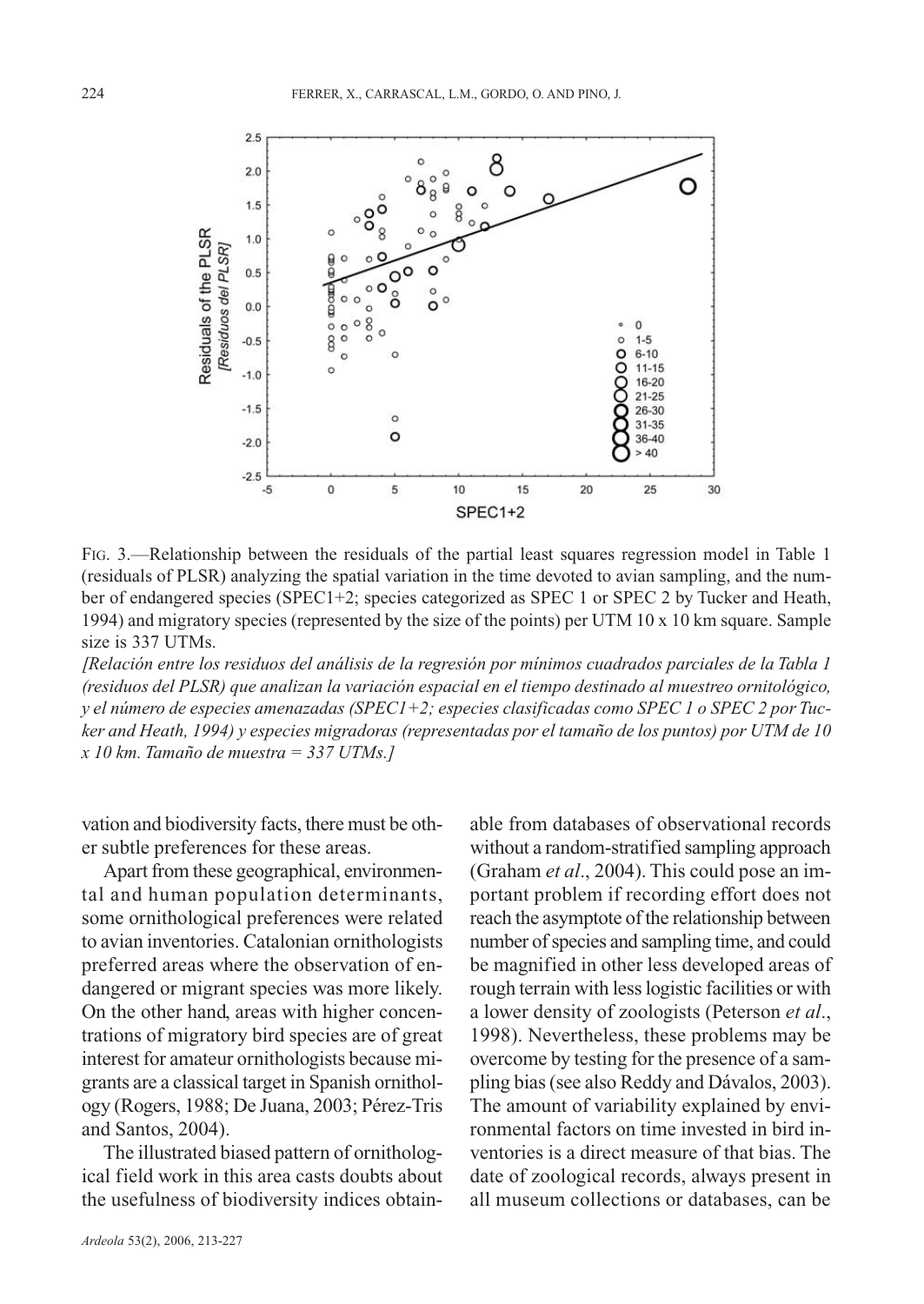used as a simple index of sampling intensity defining the sampling pattern. Knowing the factors relating the number of records or days of field work to environmental traits, new sampling campaigns can be defined in low visited areas to more properly attain a random or stratified sampling protocol of regional biodiversity. This approach could be useful in inventories based on faunistic records (registering the date and locality of observation) for defining biodiversity patterns in many taxa lacking a well-established base of professional researchers or amateur observers (e.g., bats and other small mammals, butterflies, beetles, or freshwater and terrestrial molluscs).

This paper do not intends to model how biases in sampling effort affect avian inventory patterns. Instead it documents the fact that there are predictable between-sites differences in sampling effort and that such differences should be taken into account before using raw inventory data to draw conclusions about spatial patterns of avian diversity.

ACKNOWLEDGEMENTS.—We wish to acknowledge the Departament de Medi Ambient of Generalitat de Catalunya for funding the VertebraCat database and the related web of BioCat (Biodiversity data bank of Catalonia) and also Salvador Grau, Francesc Diego and Xavier Font. Also thanks to: Miquel Vila, Eva Ribes, Cristina Sánchez, Pilar Olalla, Teresa Pardo, Lynx Eds., Sociedad Española de Ornitologia, Institut Català d'Ornitologia, Vito Pedrocchi, Sergi Herrando, Joan Estrada, Museu de Zoologia de Barcelona, Lluís Brotons, David Vieites and Ricard Gutiérrez. Claire Jasinski kindly reviewed the language of the manuscript.

#### **BIBLIOGRAPHY**

- ARAÚJO, M. B. 2003. The coincidence of people and biodiversity in Europe. *Global Ecology and Biogeography*, 12: 5-12.
- ARAÚJO, M. B., WILLIAMS, P. H. and TURNER, A. 2002. A sequential approach to minimise

threats within selected conservation areas. *Biodiversity and Conservation*, 11: 1011-1024.

- BALMFORD, A., MOORE, J. L., BROOKS, T., BURGESS, N., HANSEN, L. A., LOVETT, J. C., TOKUMINE, S., WILLIAMS, P., WOODWARD, F. I. and RAHBEK, C. 2001a. People and biodiversity in Europe - response. *Science*, 293: 1591-1592.
- BALMFORD, A., MOORE, J. L., BROOKS, T., BURGESS, N., HANSEN, L. A., WILLIAMS, P. and RAHBEK, C. 2001b. Conservation conflicts across Africa. *Science*, 291: 2616-2219.
- BERNIS, F. 1966. *Aves migradoras ibéricas. Vol. I, Fasc. 1º a 4º.* Sociedad Española de Ornitología. Madrid.
- BROTONS, L., PONS, P. and HERRANDO, S. 2005. Colonization of dynamic Mediterranean landscapes: where do birds come from after fire? *Journal of Biogeography*, 32: 789-798.
- BURROUGH, P. A. and MCDONELL, R. A. 1998. *Principles of Geographical Information Systems*. Oxford University Press. New York.
- CARRASCAL, L. M AND; DÍAZ, L. 2003. Asociación entre distribución continental y regional. Análisis con la avifauna forestal y de medios arbolados de la península Ibérica. *Graellsia*, 59: 179- 207
- CARRASCAL, L. M. and LOBO, J. M. 2003. Respuestas a viejas preguntas con nuevos datos: estudio de los patrones de distribución de la avifauna española y consecuencias para su conservación. In, R. Martí and J. C. Del Moral (Eds.): *Atlas de las Aves Reproductoras de España*, pp. 645-662 and 718-721. Dirección General de la Conservación de la Naturaleza-Sociedad Española de Ornitología. Madrid.
- CARRASCAL, L. M., BAUTISTA, L. M. and LÁZARO, E. 1993. Geographical variation in the density of the white stork *Ciconia ciconia* in Spain: influence of habitat structure and climate. *Biological Conservation*, 65: 83-87.
- CHOWN, S. L., VAN RENSBURG, B. J., GASTON, K. J., RODRIGUES, A. S. L. and VAN JAARSVELD, A. S. 2003. Energy, species richness, and human population size: Conservation implications at a national scale. *Ecological Applications*, 13: 1233-1241.
- CLAVELL, J. 2002. *Catàleg dels ocells del Països Catalans*. Lynx Edicions, Bellaterra.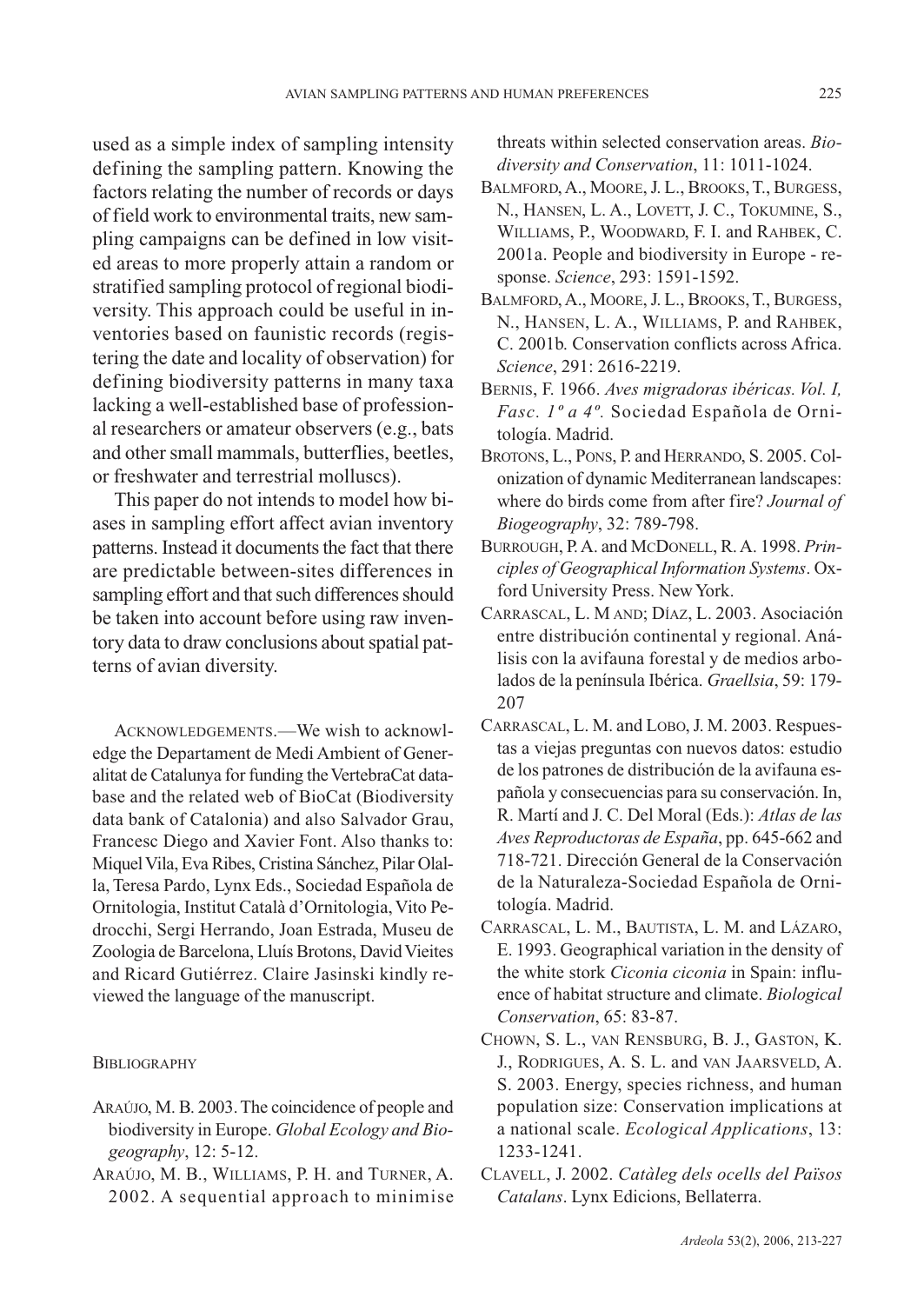- COPETE, J. L. 2000. *Anuari d'ornitologia de Catalunya. 1997*. Grup Català d'Anellament. Barcelona.
- DE JUANA, E. 2003. Report on rare birds in Spain in 2001. *Ardeola*, 50: 123-149.
- DÍAZ-DELGADO, R. and PONS, X. 2001. Spatial patterns of forest fires in Catalonia (northeast of Spain) along the period 1975-1995: Analysis of vegetation recovery after fire. *Forest Ecology and Management*, 147: 67-74.
- DOBSON,A. P., RODRIGUEZ, J. P. and ROBERTS, W. M. 2001. Synoptic tinkering: integrating strategies for large-scale conservation. *Ecological Applications*, 11: 1019-1026.
- ESTRADA, J.; PEDROCCHI, V., BROTONS, L. and HE-RRANDO, S. 2005. *Atlas dels ocells nidificants de Catalunya 1999-2002*. Institut Català d'Ornitologia. Barcelona.
- FASOLA, M. and RUÍZ, X. 1997. Rice farming and waterbirds: integrated management in an artificial landscape. In, D. Pain and M. W. Pienkowski (Eds): *Farming and birds in Europe*, pp. 211- 235. Academic Press. London.
- FERNÁNDEZ,J. 2004. *50 años en defensa de las aves (1954-2004)*. Sociedad Española de Ornitología. Madrid.
- FERRER, X. and MARTÍNEZ-VILALTA, A. 1987. Le delta de l'Ebre: un milieu aquatique réglé par la culture du riz. *L'Oiseau et R.F.O*, 57: 13-22.
- FIELD, S. A., TYRE, A. J. and POSSINGHAM, H. P. 2002. Estimating bird species: How should repeat surveys be organized in time? *Austral Ecology*, 27: 624-629.
- FJELDSÅ, J. and RAHBEK, C. 1998. Continent-wide conservation priorities and diversification processes. In, G. M. Mace, A. Balmford and J. Ginsberg (Eds): *Conservation in a changing world*, pp. 139- 160. Cambridge University Press. Cambridge.
- FRASER, P. 1997. How many rarities are we missing? Weekend bias and length of stay revisited. *British Birds*, 90: 94-101.
- FREITAG, S., HOBSON, C., BIGGS, H. C. and VAN JAARSVELD, A. S. 1998. Testing for potential survey bias: the effect of roads, urban areas and nature reserves on a southern African mammal data set. *Animal Conservation*, 1: 119-127.
- GASTON, K. J. and EVANS, K. L. 2004. Birds and people in Europe. *Proceedings of the Royal Society of London, Series B*, 271: 1649-1655.
- GONZÁLEZ, L. M., BUSTAMANTE, J. and HIRALDO, F. (1990). Factors influencing the present distribution of the Spanish imperial eagle *Aquila adalberti*. *Biological Conservation*, 51: 311-319.
- GRAHAM, C. H., FERRIER, S., HUETTMAN, F., MORITZ, C. and PETERSON, A. T. 2004. New developments in museum-based informatics and applications in biodiversity analysis. *Trends in Ecology and Evolution*, 19: 497-503.
- KODRIC-BROWN, A. and BROWN, J. H. 1993. Incomplete data sets in community ecology and biogeography: a cautionary tale. *Ecological Applications*, 3: 736-742.
- KUHN, I., BRANDL, R. and KLOTZ, S. 2004. The flora of German cities is naturally species rich. *Evolutionary Ecology Research*, 6: 749-764.
- LEGENDRE, P. 1993. Spatial autocorrelation: trouble or new paradigm? *Ecology*, 74: 1659-1673.
- MARTÍ, R. and DEL MORAL, J. C. 2003. *Atlas de las Aves Reproductoras de España*. Dirección General de Conservación de la Naturaleza- Sociedad Española de Ornitología. Madrid.
- MARTÍNEZ-VILALTA, A. 1986. Característiques generals del poblament ornític dels Països Catalans. In, X. Ferrer (Ed.): *Història Natural dels Països Catalans Vol.12 (Ocells)*, pp. 361-366. Fundació Enciclopèdia Catalana. Barcelona.
- MMAMB (Mancomunitat de Municipis de l'Àrea Metropolitana de Barcelona). 1995. *Metropolitan dynamics in the Barcelona area and region*. AMB, Barcelona.
- MOREAU, R. E. 1956. The Iberian Peninsula and migration*. Bird Study*, 3:1-25.
- MÚGICA, M. 1994. *Modelos de demanda paisajística y uso recreativo de los espacios naturales*. Serie Documentos nº 16: 165. Centro de Investigación de Espacios Naturales Protegidos Fernando González Bernáldez. Madrid.
- MUNTANER,J., FERRER, X. and MARTÍNEZ-VILALTA, A. 1984. *Atlas dels ocells nidificants de Catalunya i Andorra*. Ketres editora. Barcelona.
- NELSON, B. W., FERREIRA, C. A. C., DA SILVA, M. F. and KAWASAKI, M. L. 1990 Endemism centres, refugia and botanical collection density in Brazilian Amazonia. *Nature*, 345: 714-716.
- NINYEROLA, M., PONS, X. and ROURE, J. M. 2000. A methodological approach of climatological modelling of air temperature and precipitation